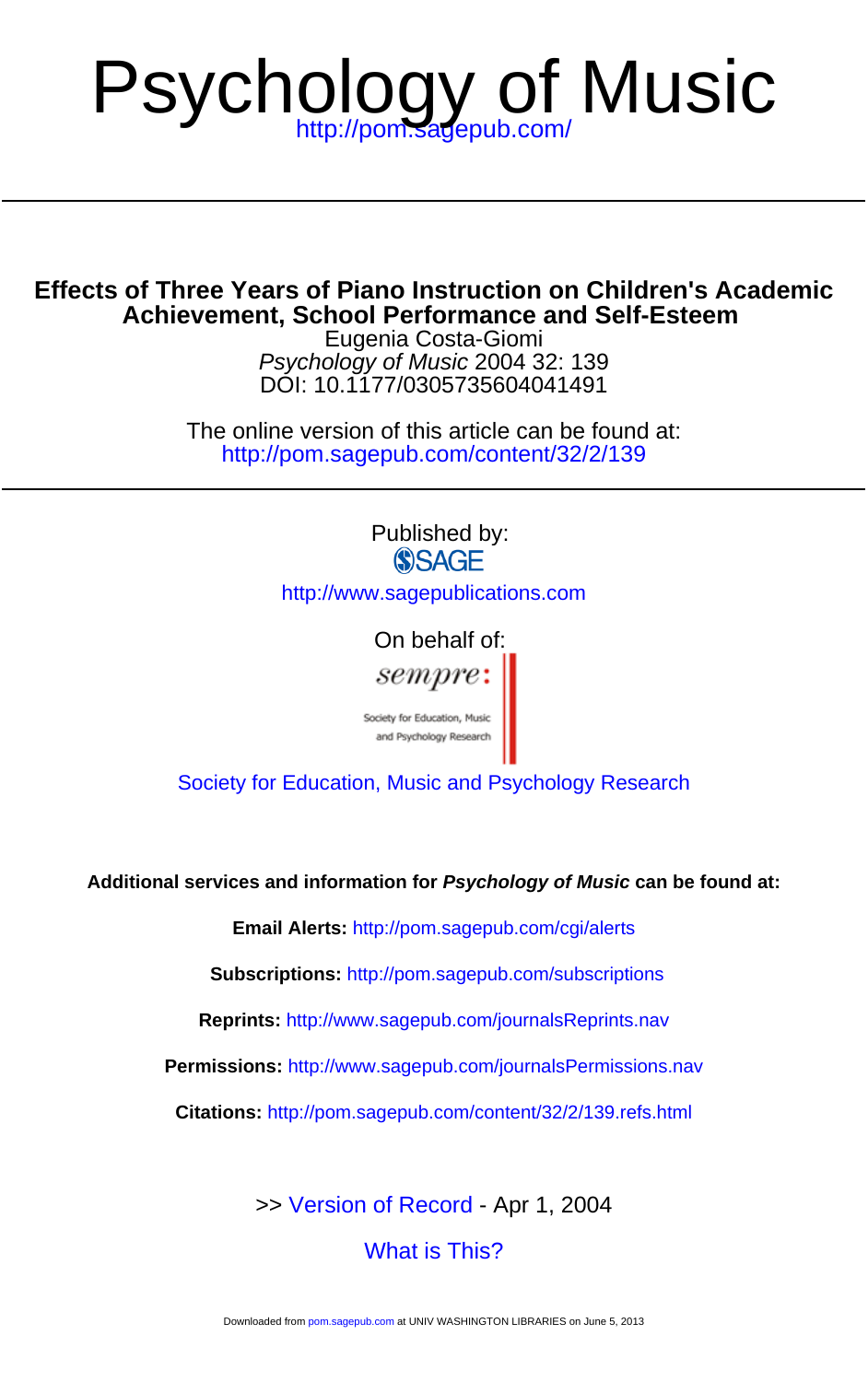## *Effects of three years of piano instruction on children's academic achievement, school performance and self-esteem*

#### Psychology of Music

*Psychology of Music* Copyright © 2004 Society for Education, Music and Psychology Research vol 32(2):  $139 - 152$  [0305-7356  $(200404)$  32:2; 139-152] 10.1170305735604041491 <www.sagepublications.com>

[EUGENIA COSTA-GIOMI](#page-14-0) UNIVERSITY OF TEXAS AT AUSTIN

> ABSTRACT This study of the effects of three years of piano instruction is based on a sample of 117 fourth-grade children attending public schools in Montreal. The children had never participated in formal music instruction, did not have a piano at home, and their annual family income was below \$40,000 Can. Children in the experimental group ( $n = 63$ ) received individual piano lessons weekly for three years and were given an acoustic piano at no cost to their families. Children in the control group (*n* = 54) did not participate in formal music instruction. Participants were administered tests of self-esteem, academic achievement, cognitive abilities, musical abilities, and motor proficiency at the beginning of the project and throughout the three years of piano instruction. The results indicated that piano instruction had a positive effect on children's self-esteem and school music marks but did not affect their academic achievement in math and language as measured by standardized tests and school report cards.

KEYWORDS : *academic achievement, children, language, math, music education, music instruction*

The Greeks acknowledged the importance of studying music more than 2000 years ago for its beneficial effects on the human soul. Since then, the place of music in the curriculum has receded from being a pillar of the Greek trivium to a much-diminished position in contemporary schools. During the last decade, however, there has been a surge of interest in the contributions of music instruction to the education of children.

Research into the cognitive benefits of active participation in extended music instruction and passive music listening, often known as the Mozart Effect, has produced much controversy in the academic milieu. There is considerable evidence that music instruction improves certain spatial skills in children (see Hetland, 2000 for a meta-analysis of relevant studies), but the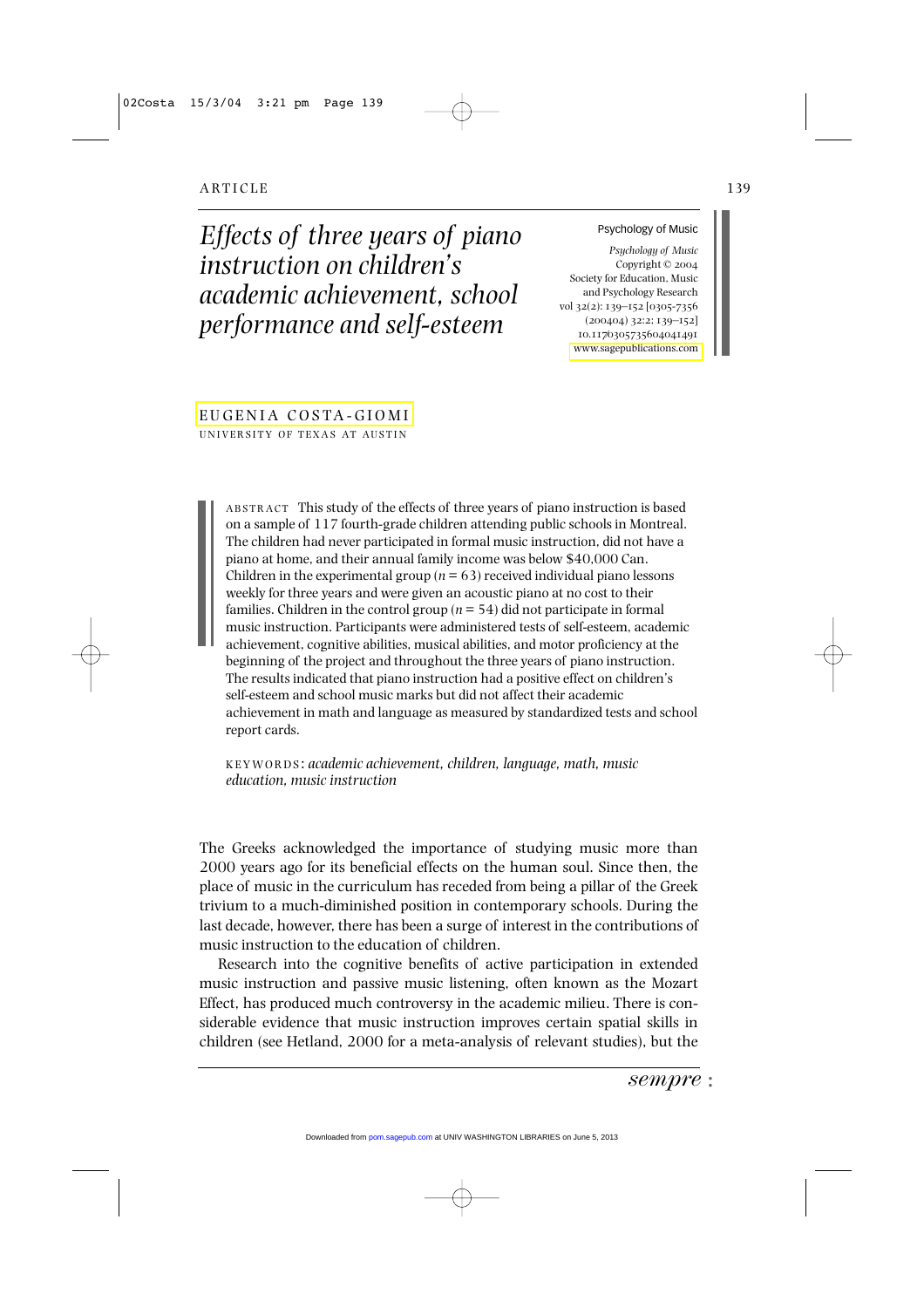Mozart Effect has not been supported by recent research (see Schellenberg, 2001 for a review of the literature). One of the educational implications of findings related to active music participation is that learning music develops certain cognitive abilities involved in the performance of math tasks (Graziano et al., 1999; Rauscher et al., 1995, 1997; Vaughn, 2000) and verbal skills (Chan et al., 1998; Thompson et al., 2002). The effects of music participation on academic achievement, including math and language achievement, however, have not been clearly demonstrated.

It has been suggested that exposure to music even in relatively passive situations, such as those involving listening to background music, might improve academic achievement (Schreiber, 1988; Turnipseed, 1978; Wagner and Menzel, 1977). Cutietta (1995, 1996a, 1996b, 1996c) summarized selected studies on the relationship of music instruction and achievement in math and language to show the positive effects of music instruction on academic performance. These and other studies indicate that students who take music courses or participate in music instruction often obtain higher academic scores in math and/or language tests than do nonparticipants (Hurwitz et al.*,* 1975; Linch, 1994; Rauscher et al., 1997; *Teaching Music*, 1995; *Teaching Music*, 2001). Similarly, it was found that children who have a musically enriched environment during their early childhood obtain higher language achievement scores later in elementary school (Harding, 1990). However, some investigations failed to establish a significant relationship between music participation and academic achievement (DeGraffenreid, 1996; Kooyman, 1989; Kvet, 1985; Legette, 1994). This relationship might be dependent upon the type of music instruction children receive and whether instruction is provided by a music specialist (Lamar, 1990; *Teaching Music*, 2000). Furthermore, it could be argued that this relationship might be influenced by a process of selection through which high academic achievers engage themselves and persist in music instruction and lower academic achievers do not pursue or discontinue this type of instruction.

In fact, there is some evidence that this might be the case. Frakes (1985) found that participants in high-school music programs had obtained higher music and academic achievement scores in elementary school than nonparticipants. Similarly, Stancarone (1992) found that the selection of children that participated in string instruction was best predicted by a set of variables including academic achievement. The prediction of participation and success in music on the basis of academic achievement seems to be valuable even at the college level. Barnet (1987) found that the math Scholastic Apptitude Test (SAT) scores and high-school rank were the best predictors of music grade point average in non-performance courses of freshmen students in music.

Whether high academic achievement is a cause or a consequence of extended participation or success in music remains unclear. It is interesting to notice that although the real academic benefits of music instruction may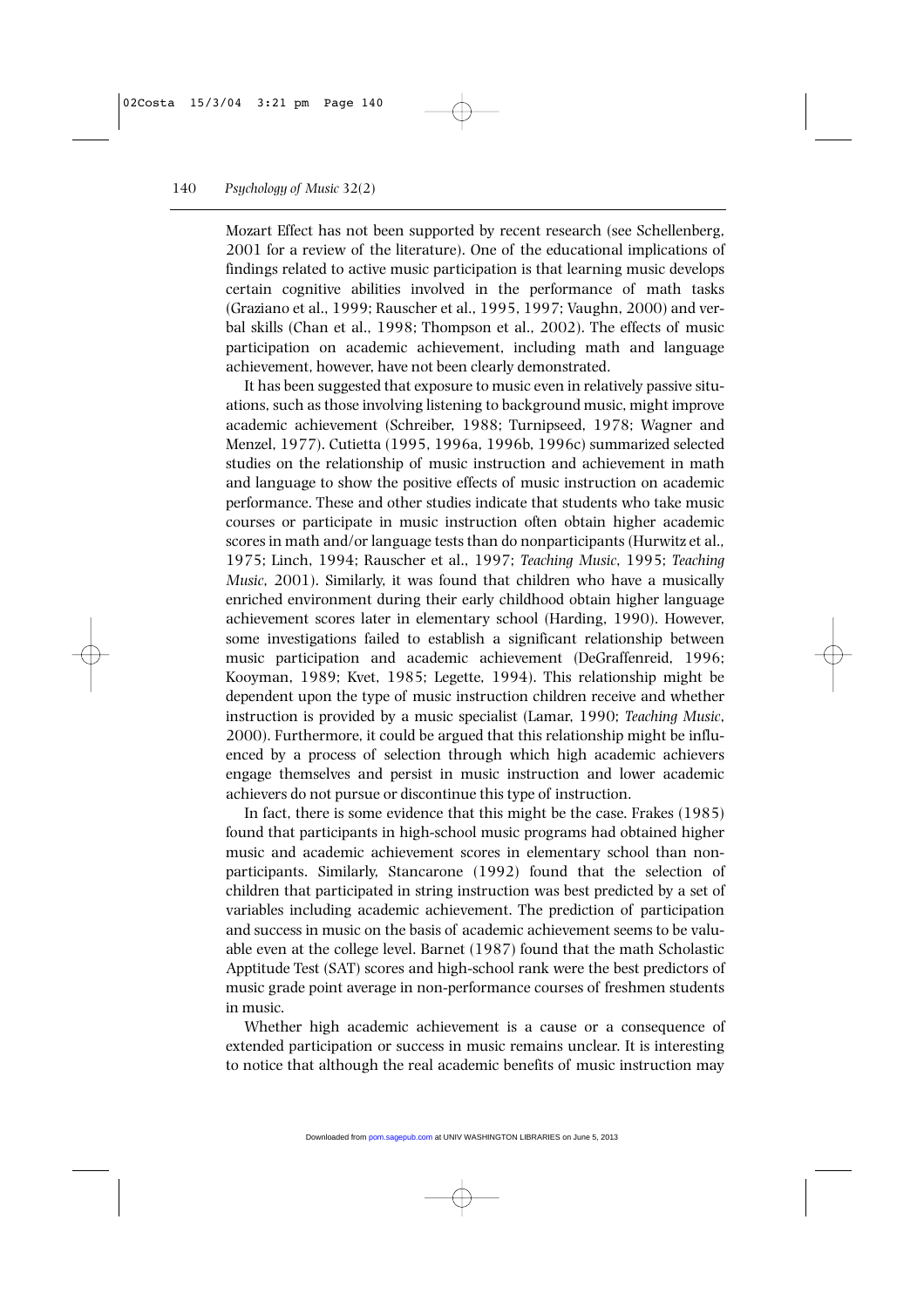be questionable, no study has found that participation in music programs diminishes students' performance at school or their academic achievement. In fact, Kvet (1985) found that there were no differences in sixth-grade reading, language, and mathematics achievement between students who were excused from regular classroom activities for the study of instrumental music and students not studying instrumental music.

Other non-musical effects of music instruction studied quite extensively are those related to self-esteem. Participation in arts activities seems to have a positive influence on self-esteem (Trusty and Oliva, 1994). This may explain the widespread use of music as an effective therapeutic treatment in clinical settings with groups characterized by low self-esteem (Clendenon-Wallen, 1991; Kivland, 1986). However, research in music education provides unclear findings regarding the contribution of music participation to the education of children with normal levels of self-esteem. While some studies showed the existence of positive correlations between participation in choir, band, or formal music instruction and self-esteem (Amchin et al., 1991; Hietolahti-Ansten and Kalliopuska, 1991; Nolin and Vander Ark, 1977; Wig and Boyle, 1982; Wood, 1973), others failed to do so (Legette, 1994; Linch, 1994).

Research in which music instruction was actually provided as a treatment indicated that, in general, music participation has very limited effects on subjects' self-concept (Lomen, 1970; Wamhoff, 1972) or no effect at all (Legette, 1994; Michel, 1971; Michel and Farrell, 1973). A study comparing the effects of two types of music instruction on first- and third-graders' selfconcept did not show any differences between their contribution, or lack of it, to children's self-concept (Legette, 1994). Interestingly, the results of two investigations suggested that participation in instrumental music might affect boys' and girls' self-concept in different ways (Lomen, 1970; Wamhoff, 1972). Although in these studies there were no differences in most aspects of self-concept between participants and non-participants in instrumental instruction regardless of sex, instruction benefited a particular self-concept factor of only the boys (Lomen, 1970). Wamhoff (1972) noticed a decrease in another self-concept factor for girls taking instrumental lessons as compared to non-participants and girls who dropped out of the lessons.

Despite the conflicting empirical data about the real contribution of music instruction to the development of self-esteem, those involved in musical activities often report that learning music makes them feel better about themselves (Duke et al., 1997). In a study that addressed students' beliefs about the benefits of music instruction, Duke, Flowers, and Wolfe (1997) gathered questionnaires from a large number of children studying piano in various regions of the United States, their parents, and their piano teachers. They found that most American piano students were female (70%), white Caucasian (80%), lived in suburban homes and had pianos (96%). They lived with both parents (84%) who were well educated (80% of mothers and fathers held at least one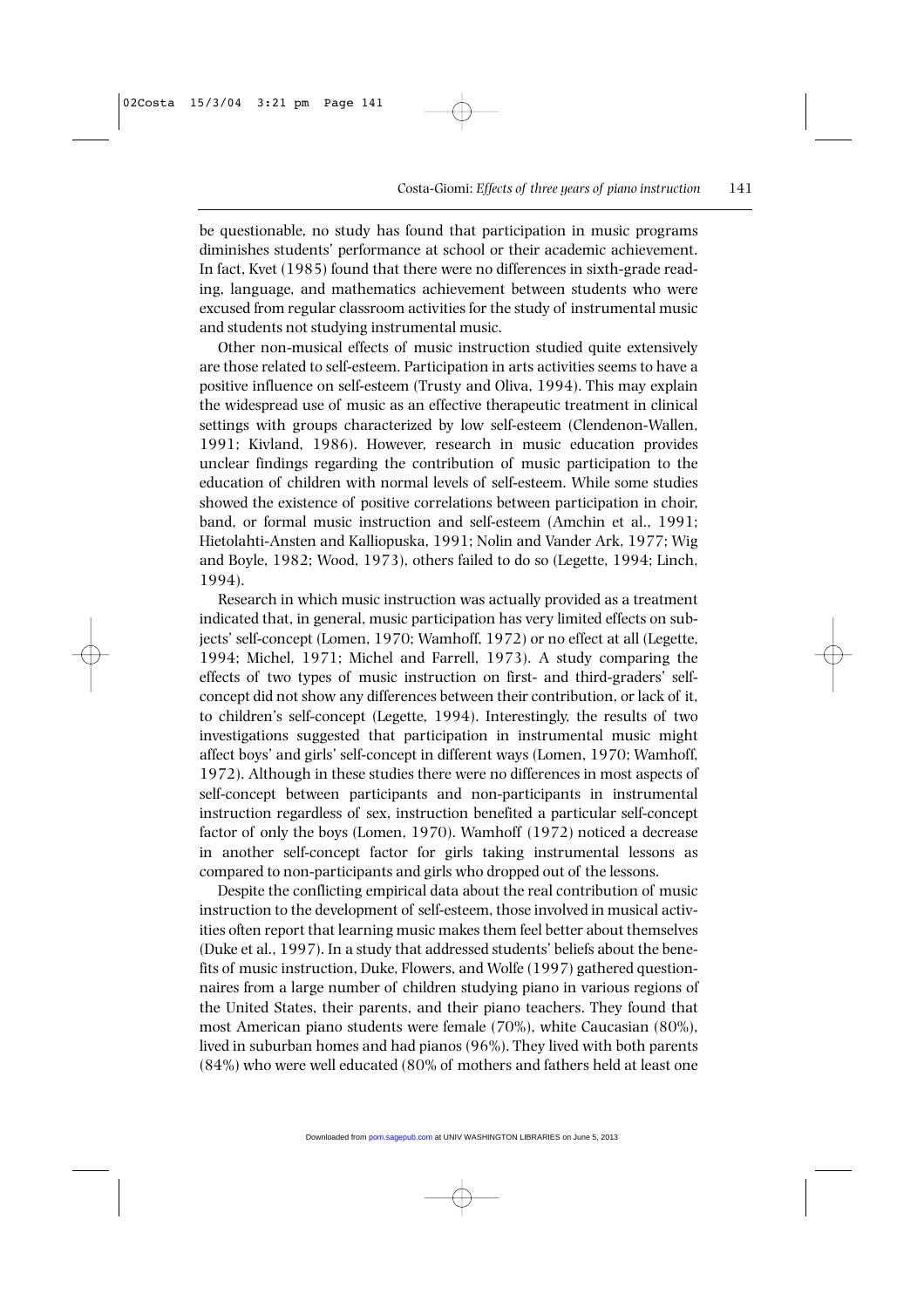college degree) and earned medium to high incomes (83% reported incomes above \$40,000 and 4% below \$25,000). The children, their parents, and their piano teachers believed that piano instruction improved the students' lives in many ways, among others, by making them feel more assertive, better about themselves, and happy. A question that remains unanswered is whether the actual cause of these reported benefits was the piano instruction or the many other elements of their privileged environment.

The purpose of the study reported here was to investigate the effects of piano instruction on children's development by observing children from a less privileged environment for three years. The children selected to participate did not own a piano and had never participated in formal music instruction. Approximately half of the children were provided with piano lessons for three years and all children completed a series of tests and questionnaires regularly. The present manuscript will report the results related to academic achievement, school performance, and self-esteem.

## *Methodology*

## SAMPLE

A letter describing this project was sent to the parents ( $n = 698$ ) of all fourthgrade children (9 years old) attending the 20 English-language schools of the largest school board in Montreal, Canada. Two hundred and eighty-nine parents stated interest in the project. Of the parents who did not respond to the letter, 43 were contacted by phone and 74 by mail in order to confirm that respondents and non-respondents did not differ in demographic characteristics relevant to the investigation. The 117 children (58 girls and 59 boys) selected to participate in the study had never participated in formal music instruction, did not have a piano at home, and their family income was below \$40,000 Candian (\$30,000 US at the time of the investigation) per annum. Approximately 25 percent of the children had unemployed parents and 30 percent lived with a single parent. Children were assigned to the experimental group ( $n = 67$ ) or control group ( $n = 50$ ) randomly. Because of ethical and practical problems, three schools did not have a control group and four schools did not have an experimental group. Eight schools had children in both the control and experimental groups.

Half of the children  $(n = 10)$  from a school dropped out of the piano lessons during the first two years of the project. This school was not included in the analyses because the preservation of the randomness of its sample was questionable. The data from the children who discontinued piano instruction during the three years of the treatment but completed all required testing were analyzed in two ways: as part of the experimental group and as a separate 'dropout' group. Children who missed one of the multiple administrations of a specific test were not included in the analyses. A total of 81 children (35 control, 46 experimental) completed all language subtests of the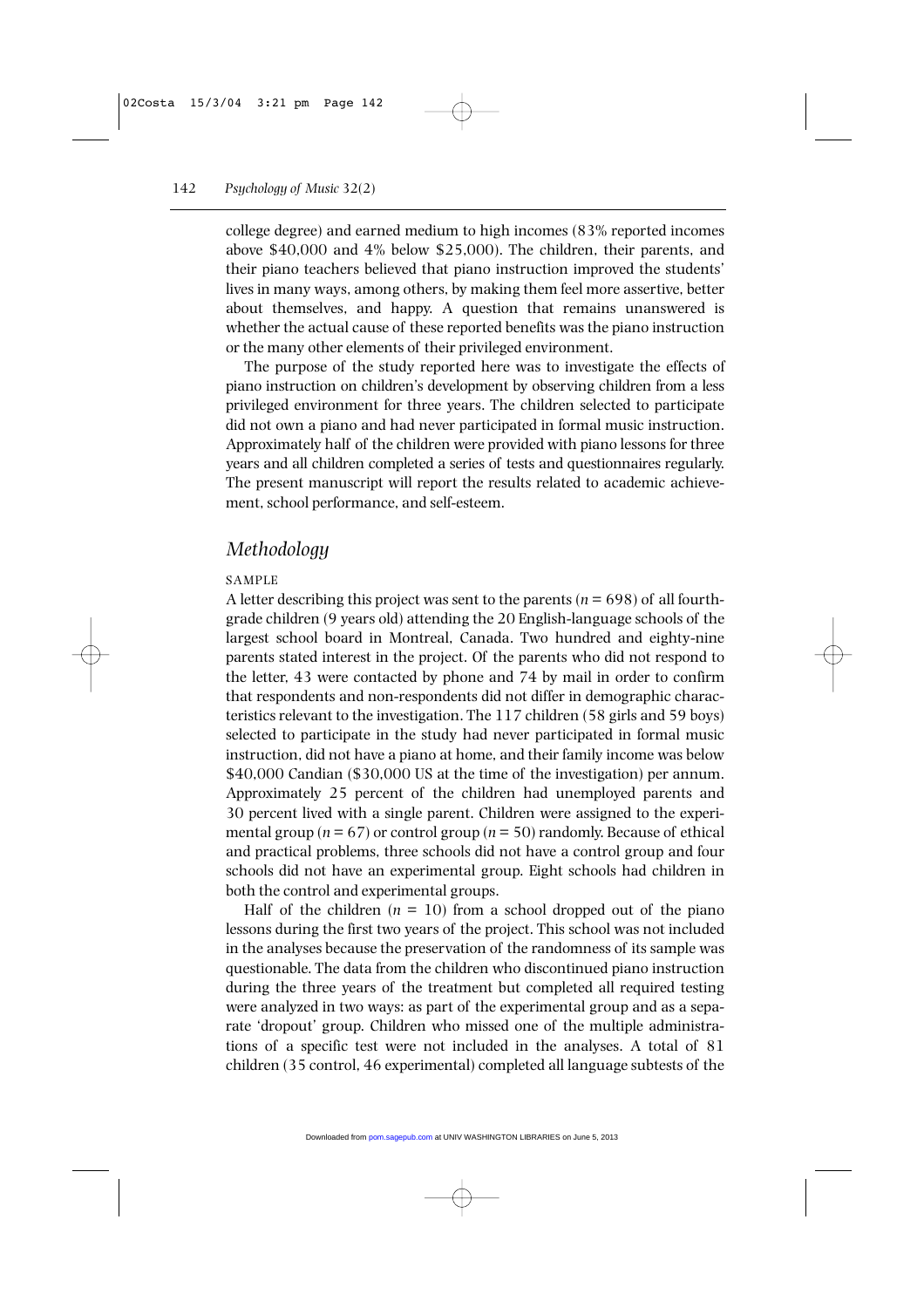academic achievement test and 80 children (35 control, 45 experimental) completed all math subtests of the academic achievement test and selfesteem measures.

## **TREATMENT**

Each child in the experimental group received, at no cost to the families, three years of piano instruction and an acoustic piano. Nine teachers (six female and three male) provided children with individual piano lessons weekly. Lessons were held at the participating schools during three school years. The lessons were 30 minutes long during the first two years and 45 minutes during the third year. Teachers followed a traditional curriculum based on the development of basic techniques and repertoire from simple popular melodies to classical sonatinas.

#### **TESTING**

To control for differences in academic achievement, self-esteem, musical abilities, motor proficiency, and cognitive abilities between the control and experimental groups, all children were administered a series of tests prior to the treatment: the language and mathematics subtests Level 14 of the Canadian Achievement Test 2 (CAT2), the Coopersmith Self-Esteem Inventories (long form), the tonal and rhythmic audiation subtests of the Musical Aptitude Profile*,* the fine motor subtests of the Bruininks-Oseretsky Test of Motor Proficiency, and the Level E of the Developing Cognitive Abilities Test (DCAT)*.* The results of *t* tests indicated no differences in tests' scores between the experimental and control groups at the beginning of the study. At the end of the second and third year of piano instruction, children took the language and math subtests of the CAT2 (Levels 15 and 16). At the end of the first, second, and third year of instruction, children took the selfesteem test and the appropriate level of the DCAT. Tests were administered to mixed groups of experimental and control subjects in the same order in all schools. The testing sessions were scheduled during the morning and with appropriate breaks within each session.

Children completed four subtests of the CAT2 in order to obtain a total language score and a total mathematics score: Language Mechanics, Language Expression, Mathematics Computation, and Mathematics Concepts and Applications. The Coopersmith Self-Esteem Inventories provides six scores: General, Social, Home, School, Total, and Lie.

The children's parents provided consent to access the students' school report cards from third grade (the year prior to the start of the study) to sixth grade. Report cards provide a subjective measure of school performance because they are based on teachers' perception of the progress of their students. While they do not measure school academic achievement objectively, they are of most importance for parents, teachers, and students. Children's marks in four subjects were studied: music, math, English, and French.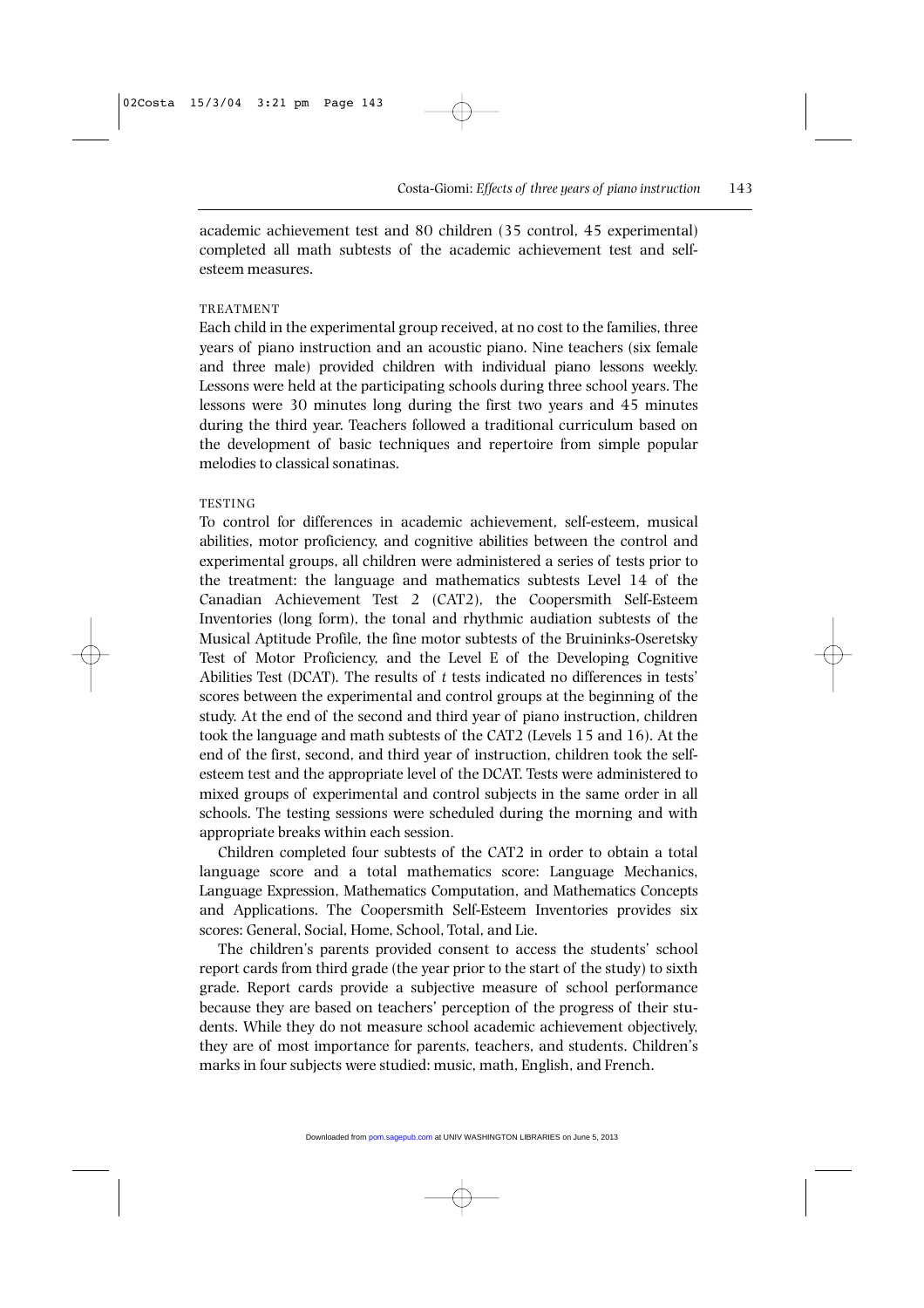## *Results*

## SELF ESTEEM

An ANOVA with repeated measures (i.e. Year: Pretest, after one, two, and three years of instruction) was used to compare the total self-esteem scores of the control and experimental groups. Because the Group  $\times$  Year interaction was close to the standard significance level  $(F [3, 234] = 2.48, p < .08)$ , this interaction was studied further. The analysis of simple effects showed that the scores of the experimental group increased significantly during the three years of the study  $(F[3,234] = 11.16, p < .01)$  but those of the control group did not (Figure 1). No differences between the two groups could be established for any of the four years.



FIGURE 1 *Total self-esteem scores of children in the experimental and control groups.*  —— Control; – – – – Experimental

To study the effects of piano instruction on children's self-esteem in greater detail, four ANOVAs with repeated measures were conducted on the General, Social, Home, and School subtest scores that the control and experimental groups obtained before instruction started and after one, two, and three years of instruction (i.e. Year, repeated measure). The interaction between Year and Group was significant only for the school self-esteem scores  $(F \mid 3.234] =$ 2.83,  $p < .05$ ). Although the school self-esteem scores of the experimental group tended to increase throughout the three years while those of the control group tended to decrease, the analysis of simple effects did not reveal any significant differences between the two groups.

Another set of analyses included additional independent variables: sex,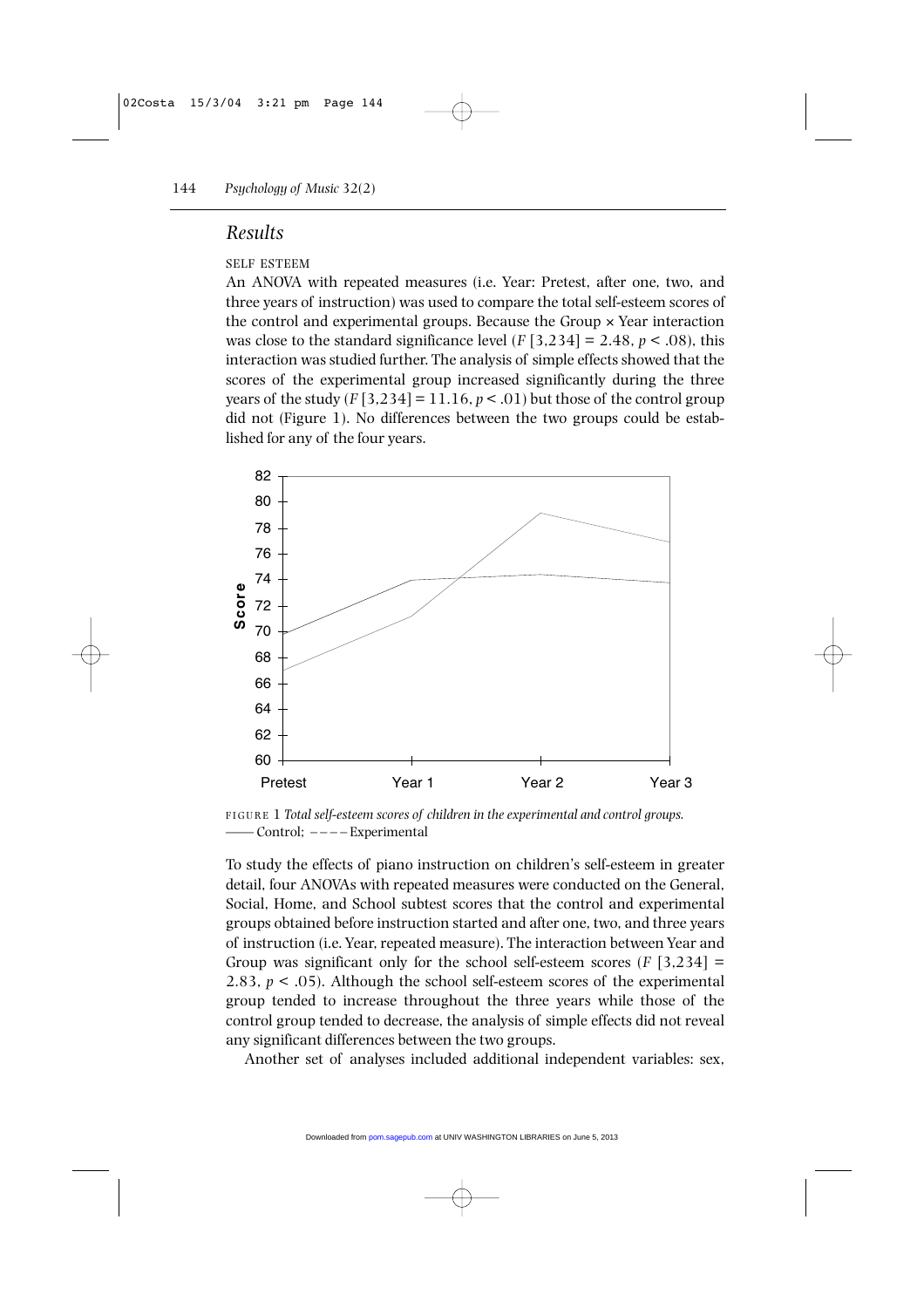income (< \$20,000 Can., \$20,000 – \$30,000 Can., or \$30,000 – \$40,000 Can.), family structure (single- or two-parent family), and parental employment. These variables could not be included simultaneously in the model because of certain redundancy in the information. For example, all families with unemployed parents had incomes of less than \$20,000 Can. These analyses yielded similar results to the ones reported earlier and showed no interactions between piano instruction and these variables.

The last set of analyses were based on the data from three groups of children: those who dropped out of the lessons, those who completed the three years of instruction, and the control group. The results of these analyses were also similar to the ones reported earlier. The total self-esteem scores of children who completed the three years of instruction improved significantly (*F* [3, 234] = 7.56, *p* < .01) while those of the dropout (*F* [3,234] = 2.51, *p* < .06) and control groups (*F* [3, 234] = 1.14, *p* < .34) did not. There were no other significant differences among the groups. Unlike in the ANOVA based on two groups of children, the school self-esteem scores of the three groups of children were not significantly affected by piano instruction.

## ACADEMIC ACHIEVEMENT

The academic performance of children in the experimental and control groups was analyzed through ANOVAs with repeated measures (Year: Pretest, Year 1, Year 3) on children's total language scores and total math scores in the CAT2. The results did not show any significant effects.

In order to study children's academic achievement in more detail, their scores in each of the two math subtests and two language subtests were analyzed. The ANOVAs with repeated measures did not reveal any significant differences between the control and experimental groups. The effects of piano instruction on math computation scores (Group x Year:  $F$  [2,158] = 2.45, adj. G-G  $p = .09$ ) were close to significance and were studied further through Tukey comparisons. Although the scores of the experimental group tended to be higher than those of the control group, especially after two years of instruction, no differences between the two groups could be established.

The data were re-analyzed taking into consideration gender, income, family structure, and parental employment. Most of these analyses yielded similar results to the ones reported earlier and showed no interactions between piano instruction and these variables. The analysis of math computation scores which included income as an independent variable showed a significant interaction between Year and Group  $(F [2,150] = 3.22, \text{adj. } G-G p < .05)$ . This interaction was only close to significance in the previous analysis. Although there was a more pronounced improvement in the experimental group's math computation scores than those of the control group, Tukey comparisons did not indicate significant differences between the math computation scores of the experimental and control groups for any of the years in which the children took the test.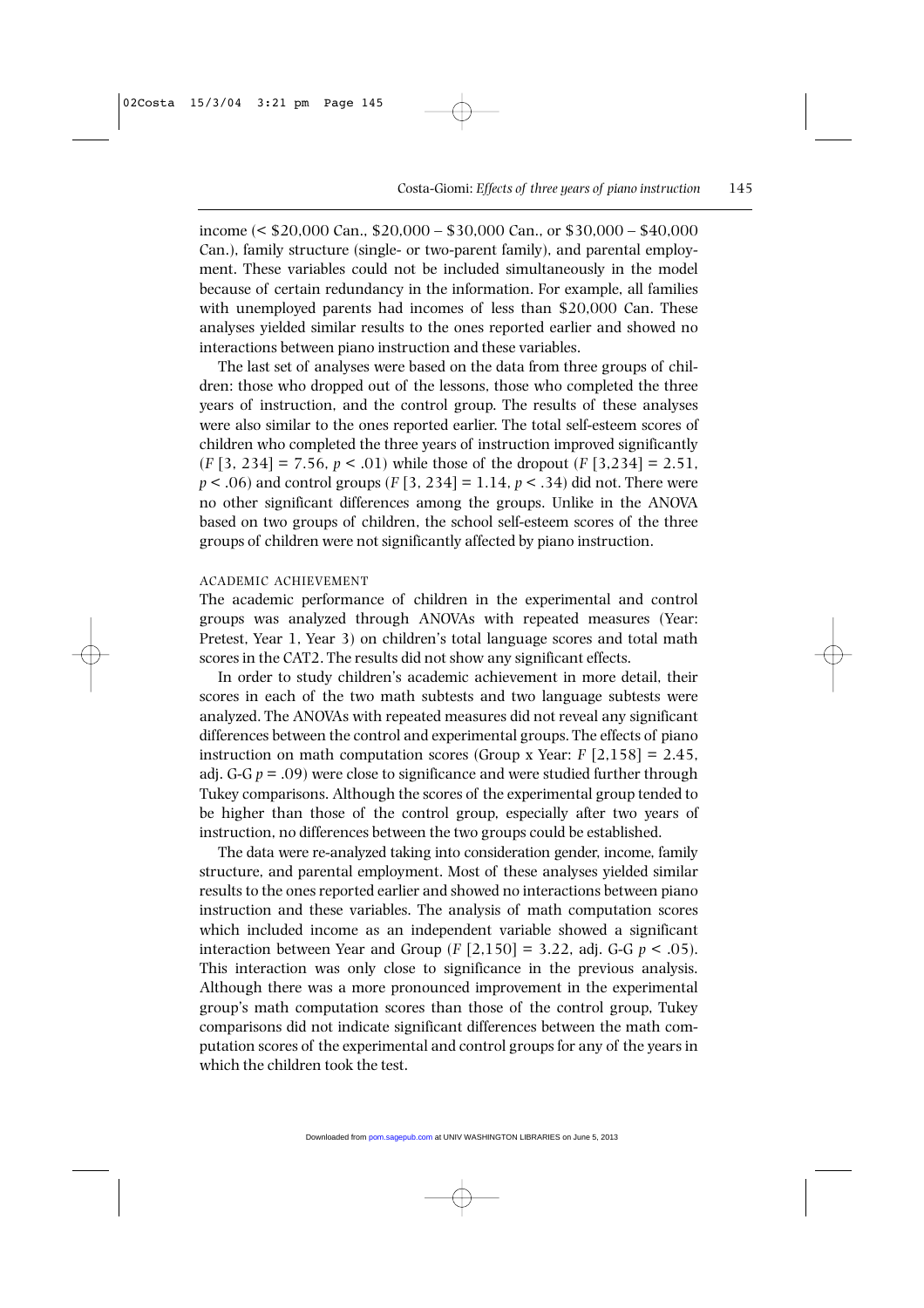The academic achievements of the children who completed the three years of piano instruction, discontinued the lessons, or never participated in formal music instruction were also compared. Most analyses yielded similar results to the ones already presented with the exception of the ANOVAs on total language scores  $(F[4,156] = 3.31, \text{ adj. } G-G \, p = .01)$  and language expression subtest scores  $(F[4,156] = 2.53$ , adj. G-G  $p < .05$ ). Tukey comparisons indicated that the experimental group obtained higher total language scores than the control group after two years of instruction ( $p = .05$ ) and showed no differences in the language expression subtest scores of the three groups of children.

### SCHOOL PERFORMANCE

ANOVAs with repeated measures (third-, fourth-, fifth-, and sixth-grade report cards) were performed on the experimental and control groups' marks in each of four subjects: math, music, English, and French. Piano instruction affected children's music marks (Year × Group interaction: *F* [3,198] = 2.89, adj. G-G  $p = .04$ ). Analysis of simple effects showed that the marks of the control group varied significantly throughout the three years of the project  $(F [3, 198] = 2.53, p = .05)$  while those of the experimental group did not. The declining pattern in music marks of the control group was not found for the experimental group whose marks remained more stable during the three years of piano instruction (Figure 2).

Although the analysis of math marks also showed a significant effect of piano instruction on school math achievement (Year × Group interaction:



FIGURE 2 *Control and experimental groups' school music marks.*  —— Control; – – – – Experimental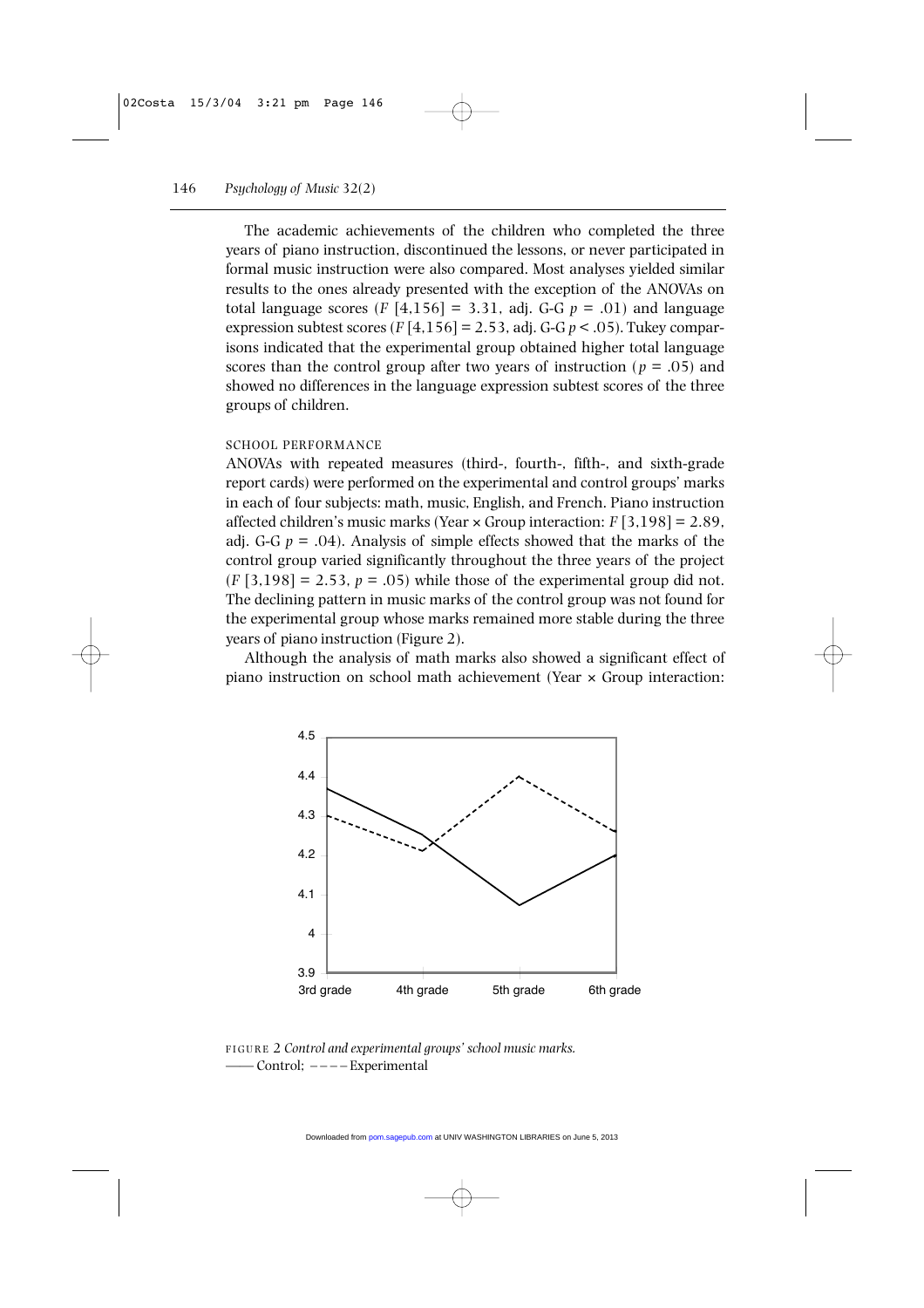$F$  [3,210] = 5.73, adj. G-G  $p$  < .01), post-hoc analyses did not indicate any differences in school math performance between the control and experimental groups.

Piano instruction did not affect children's school performance in language subjects even when including sex, income, family structure, and parental employment as additional independent variables into the analyses. The consideration of these variables did not modify the results already presented regarding children's math and music marks.

The analysis of the school marks of children who completed, did not complete, or never participated in the three years of piano instruction, yielded similar results to the ones reported earlier. Although the effect of piano instruction on music marks was not significant, Tukey comparisons showed that the experimental group's music grades were significantly higher than those of the control group after two years of instruction ( $p = .05$ ) and that the dropout group's marks did not differ from either the control's or the experimental group's marks.

## *Discussion*

The results of the study indicate that there are specific benefits associated with piano instruction, especially the development of self-esteem. The increase in self-esteem of the children who completed three years of piano instruction was significant while the changes in self-esteem of those who never participated in piano instruction or who dropped out of the lessons were not. Because of the longitudinal nature of the present investigation it is possible to assert that continuous participation in the piano lessons was the cause of the difference among the groups of children. The groups had equivalent levels of self-esteem at the start of the study as well as comparable musical abilities, motor skills, and cognitive abilities. Furthermore, children's motivation and opportunity to learn to play the piano were similar among the groups as the participants were recruited from the public school system, randomly assigned to the experimental and control groups, and provided with all the resources needed for the completion of three years of piano lessons. Although throughout the three years of the study many factors may have influenced the development of self-esteem in these children, the differences in self-esteem improvements among the groups were most likely due to the musical treatment.

The musical treatment used in this investigation was composed of many elements. Children in the experimental group were given an acoustic piano, which was a luxury for most of the families participating in the study. They also received individual attention from experienced teachers, the opportunity to play in recitals in front of their peers and relatives, and the means by which to develop their musical interests and abilities. In addition, the children in the piano group spent time at home practicing, an activity which probably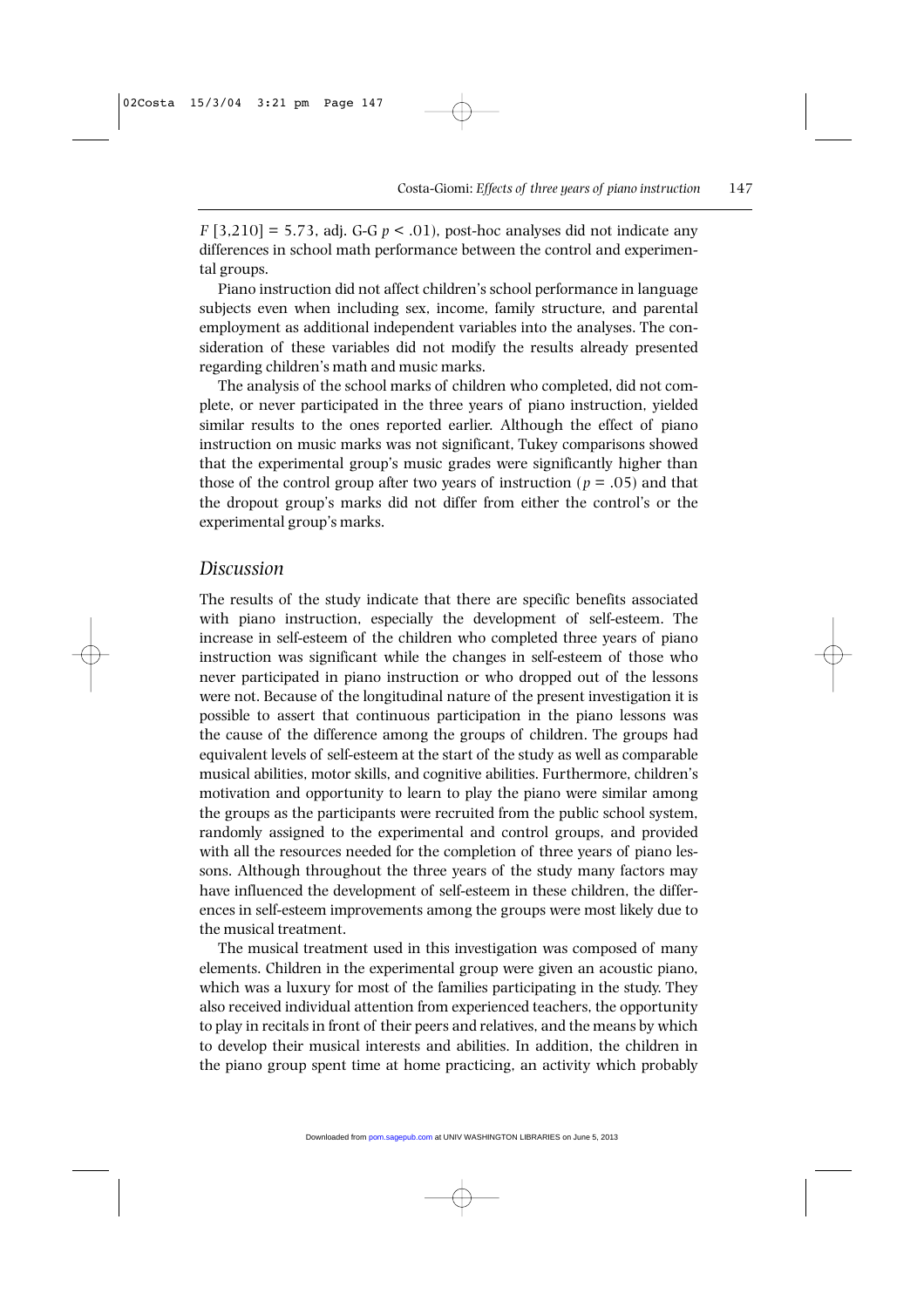drew the attention of other family members and likely engaged occasional supervision from an adult. Any single or combination of these multiple factors might have produced the increase in self-esteem of the children taking the lessons. While traditional piano instruction involves all these elements and, as such, has beneficial effects on children's self-esteem, the identification of the exact source of these benefits would allow educators and parents to find other musical or non-musical activities with similar positive effects.

In this study, sex, family income, parental employment, and family structure (i.e. single or two-parent family) did not interact significantly with the musical treatment. In other words, the positive effect of piano instruction on self-esteem was evident regardless of children's sex, parental employment, and family income and structure. This is an important finding in the present investigation because of the characteristics of its sample. Children selected to participate in the study had lower family incomes than the typical piano student and the proportion of single parents and unemployed parents in the sample was much higher than in a nationwide sample of American piano students surveyed by Duke et al. (1997). Apparently, the contribution of piano instruction to the development of self-esteem is not restricted to the privileged children described in Duke et al.'s study but can also reach those who are less privileged if provided with adequate resources. Additionally, in the present study, there was an equal number of boys and girls, a proportion that is unlikely to be found in music schools and studios in which the girls typically outnumber the boys (Duke et al., 1997). The results indicate that piano instruction may benefit boys and girls similarly during the pre-adolescent years.

The results of the study question the existence of a causal relationship between formal music instruction and academic achievement as instruction did not affect children's academic achievement in language and math as measured by standardized tests. No differences were found between the test scores of children taking the piano lessons and those who never participated in formal music instruction. Children receiving the piano lessons tended to obtain higher math computation scores than those not participating in formal music instruction after two years of treatment and those who completed three years of piano instruction tended to obtain higher language scores than those who never took music lessons. However, these trends were not statistically significant. The lack of differences in initial academic achievement between the dropout group and the control or experimental groups suggests that the decision to continue taking piano lessons was not influenced by academic achievement. In other words, there was no indication that those with less academic prowess were the ones who dropped out of the lessons.

The effects of piano instruction on children's academic performance in school, as measured by school report cards, were similar to the ones measured objectively. No academic benefits of piano instruction were evident from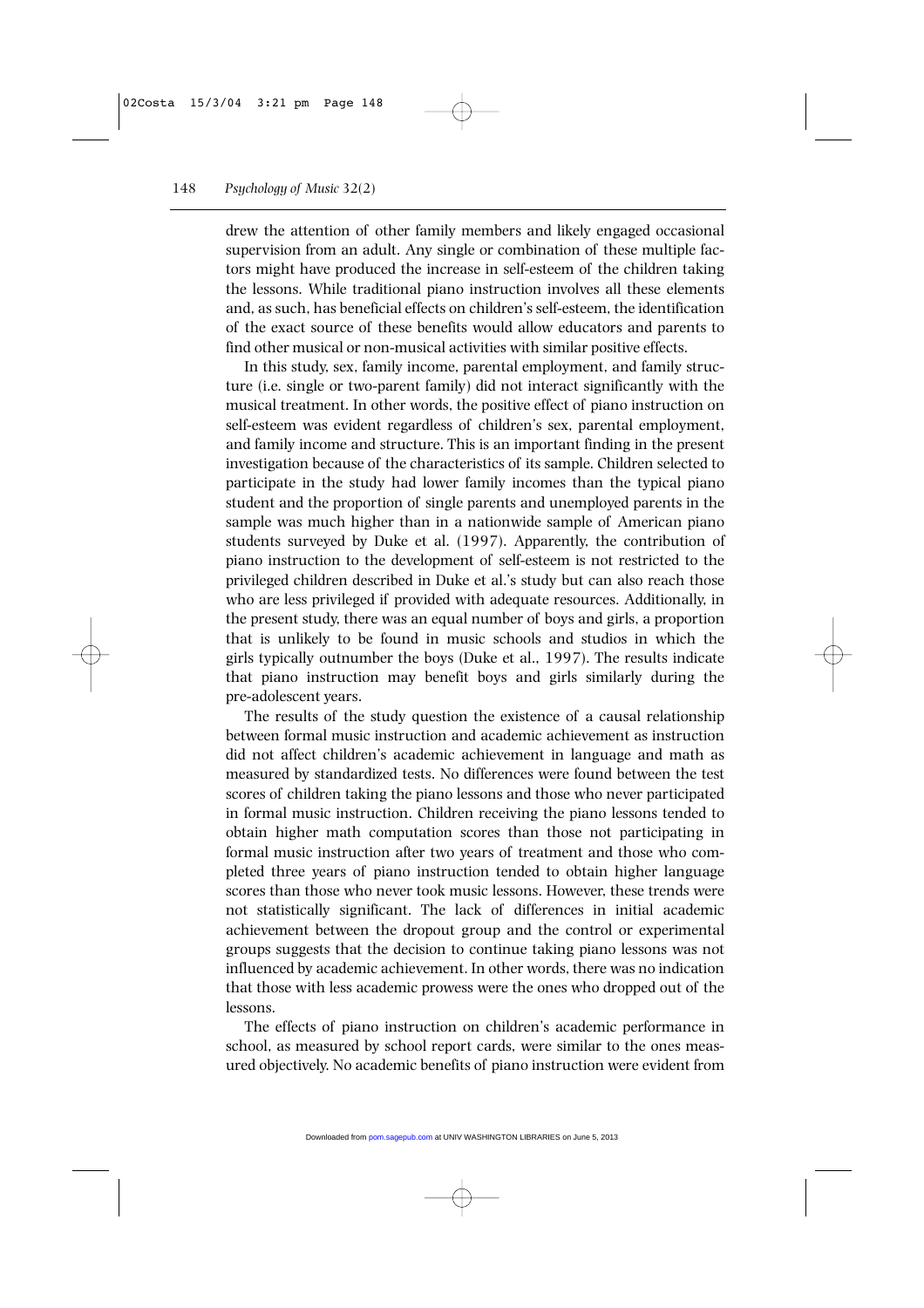the analyses of school marks in language subjects and math. Although the math marks of the children receiving and not receiving the lessons changed significantly from third-grade to sixth-grade, the results did not indicate any clear overall gain or loss for any of the groups. On the other hand, the analyses of the music marks showed a positive effect of piano instruction on children's school achievement in music. While this might not be surprising, it is of great value for music educators who know that children's attitude towards music class usually declines throughout elementary school (Nolin and Vander Ark, 1977). How to reverse this pattern and motivate students to participate in music classes are questions often addressed by practitioners and researchers. The lack of other effects of piano lessons on school performance is a positive sign that this type of instruction does not necessarily add excessive strain to children's academic responsibilities. Given that children had to spend time and energy attending the lessons and practicing, one might expect that their dedication to school work would be reduced. However, there is no evidence that this occurred during the three years of instruction. The academic school performance of the children participating in the lessons was not jeopardized by the additional work that the lessons imposed on them.

In summary, the study provides evidence that extended participation in piano instruction benefits children's self-esteem and school music marks but does not affect their academic achievement or their school work in math and language. One hopes that the musical and non-musical benefits experienced by the children in this study will be long lasting and will provide them with valuable resources in their future lives. $<sup>1</sup>$ </sup>

### **NOTE**

1. After the completion of the Piano Project, children were invited to participate in a music program at a public secondary school in Montreal, Canada where they could have continued their piano studies. The McGill Conservatory also offered them scholarships for the continuation of the piano lessons.

#### ACKNOWLEDGEMENTS

This study was funded by a grant from the National Piano Foundation, Dallas, TX and completed in collaboration with the McGill Conservatory of Music and the English Montreal School Board, Montreal, Canada.

#### **REFERENCES**

- Amchin, R., Kopf, T. and Weaver, M. (1991) 'Effects of Arts Education on High School Student Self-Concept', paper presented at the convention of the Ohio Music Educators Association, February, Cleveland, OH.
- Barnet, R.D. (1987) 'Differential Validity and Prediction of Academic Success of Music Students', *Dissertation Abstracts International* 47(7): 2472A.
- Chan, A.S., Ho, Y.C. and Cheung, M.C. (1998) 'Music Training Improves Verbal Memory', *Nature* 396: 128.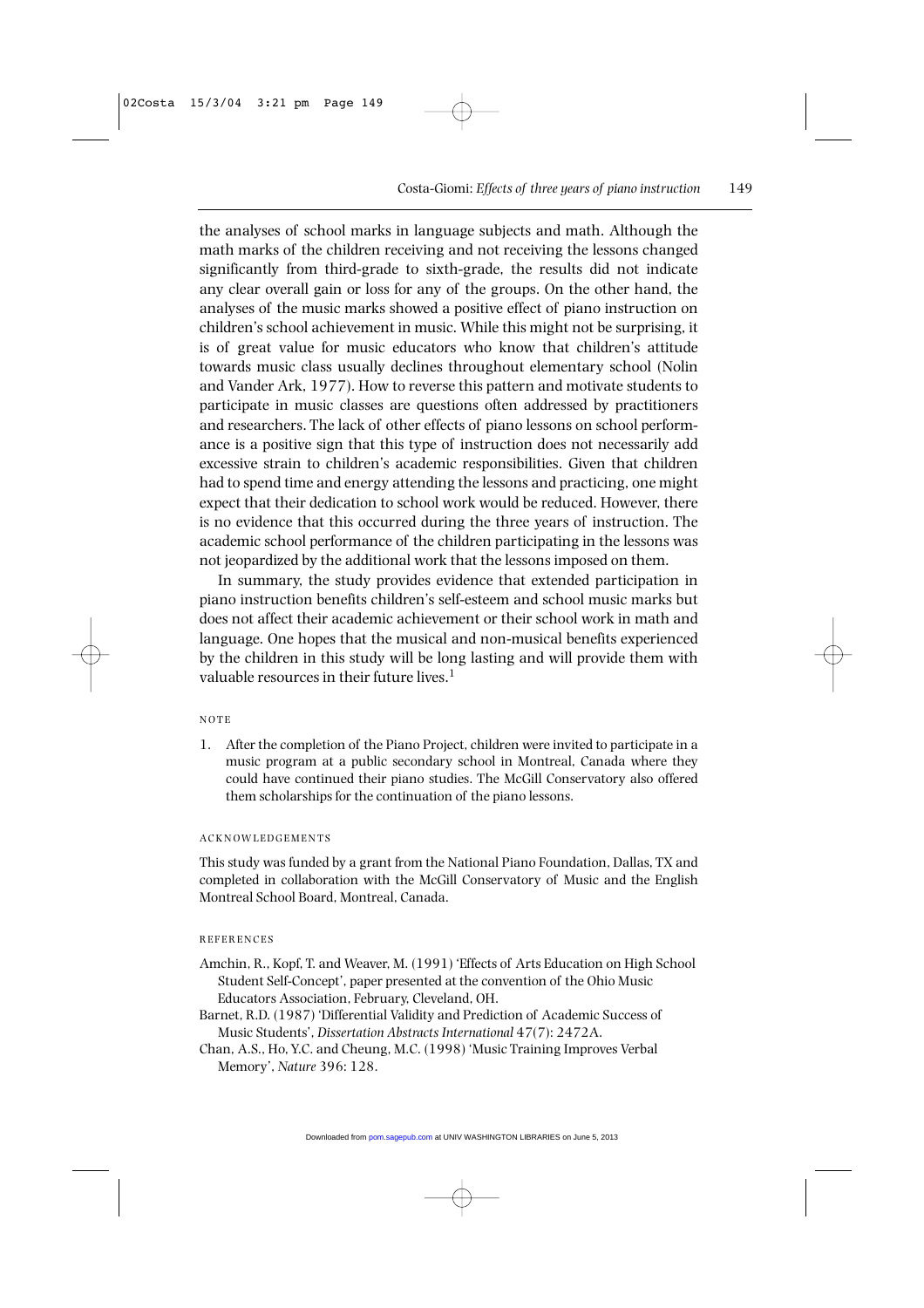- Clendenon-Wallen, J. (1991) 'The Use of Music Therapy to Influence the Self-Confidence and Self-esteem of Adolescents who are Sexually Abused', *Music Therapy Perspectives* 9: 73–81.
- Cutietta, R. (1995) 'Does Music Instruction Help a Child Learn to Read?' *General Music Today* 9(1): 26–31.
- Cutietta, R. (1996a) 'Language and Music Programs', *General Music Today* 9(1): 26–31.
- Cutietta, R. (1996b) 'Does Music Instruction Aid Mathematical Skills?' *General Music Today* 9(3): 28–30.
- Cutietta, R. (1996c) 'Does Music Instruction Aid Academic Skills?' *General Music Today* 10(1): 24–7.
- DeGraffenreid, G. (1996) 'A Comparison of the Music Scores of Fifth-Grade Students in Three Elementary Schools', paper presented at the Music Educators National Conference, Kansas City.
- Duke, B., Flowers, P. and Wolfe, D. (1997) 'Children Who Study Piano with Excellent Teachers', *Bulletin of the Council for Research in Music Education* 132: 51–85.
- Frakes, L. (1985) 'Differences in Music Achievement, Academic Achievement, and Attitude among Participants, Dropouts, and Nonparticipants in Secondary School Music', *Dissertation Abstracts International* 46(2): 370A. University Microfilms No. AAC8507938.
- Graziano, A.B., Peterson, M., and Shaw, G.L. (1999) 'Enhanced Learning of Proportional Math through Music Training and Spatial Temporal Reasoning', *Neurological Research* 21: 139–52.
- Harding, J.A. (1990) 'The Relationship between Music and Language Achievement in Early Childhood', *Dissertation Abstracts International* 52(10): 3148A.
- Hetland, L. (2000) 'Learning to Make Music Enhances Spatial Reasoning*', Journal of Aesthetic Education* 34: 179–238.
- Hietolahti-Ansten, M. and Kalliopuska, M. (1991) 'Self-esteem and Empathy among Children Actively Involved in Music', *Perceptual and Motor Skills* 72: 1364–6.
- Hurwitz, I., Wolff, P., Bortnick, B. and Kokas, K. (1975) 'Nonmusical Effects of the Kodaly Music Curriculum in Primary Grade Children', *Journal of Learning Disabilities* 8(3): 45–52.
- Kivland, M. (1986) 'The Use of Music to Increase Self-esteem in Conduct Disordered Adolescents', *Journal of Music Therapy* 15(1): 136–44.
- Kooyman, R.J. (1989) 'An Investigation of the Effect of Music upon the Academic, Affective, and Attendance Profile of Selected Fourth Grade Students', *Dissertation Abstracts International* 49(11): 3265A.
- Kvet, E.J. (1985) 'Excusing Elementary Students from Regular Classroom Activities for the Study of Instrumental Music: The Effect on Sixth-Grade Reading, Language, and Mathematics Achievement', *Journal of Research in Music Education* 26: 65–75.
- Lamar, H.B. (1990) 'An Examination of the Congruency of Music Aptitude Scores and Mathematics and Reading Achievement Scores of Elementary Children', *Dissertation Abstracts International* 51(3): 778A–9A.
- Legette, R.M. (1994) 'The Effect of a Selected Use of Music Instruction on the Self-Concept and Academic Achievement of Elementary Public School Students', *Dissertation Abstracts International* 54(7): 2502A.
- Linch, S.A. (1994) 'Differences in Academic Achievement and Level of Self-Esteem among High School Participants in Instrumental Music, Non-Participants, and Students Who Discontinue Instrumental Music Education', *Dissertation Abstracts International* 54(9): 3362A.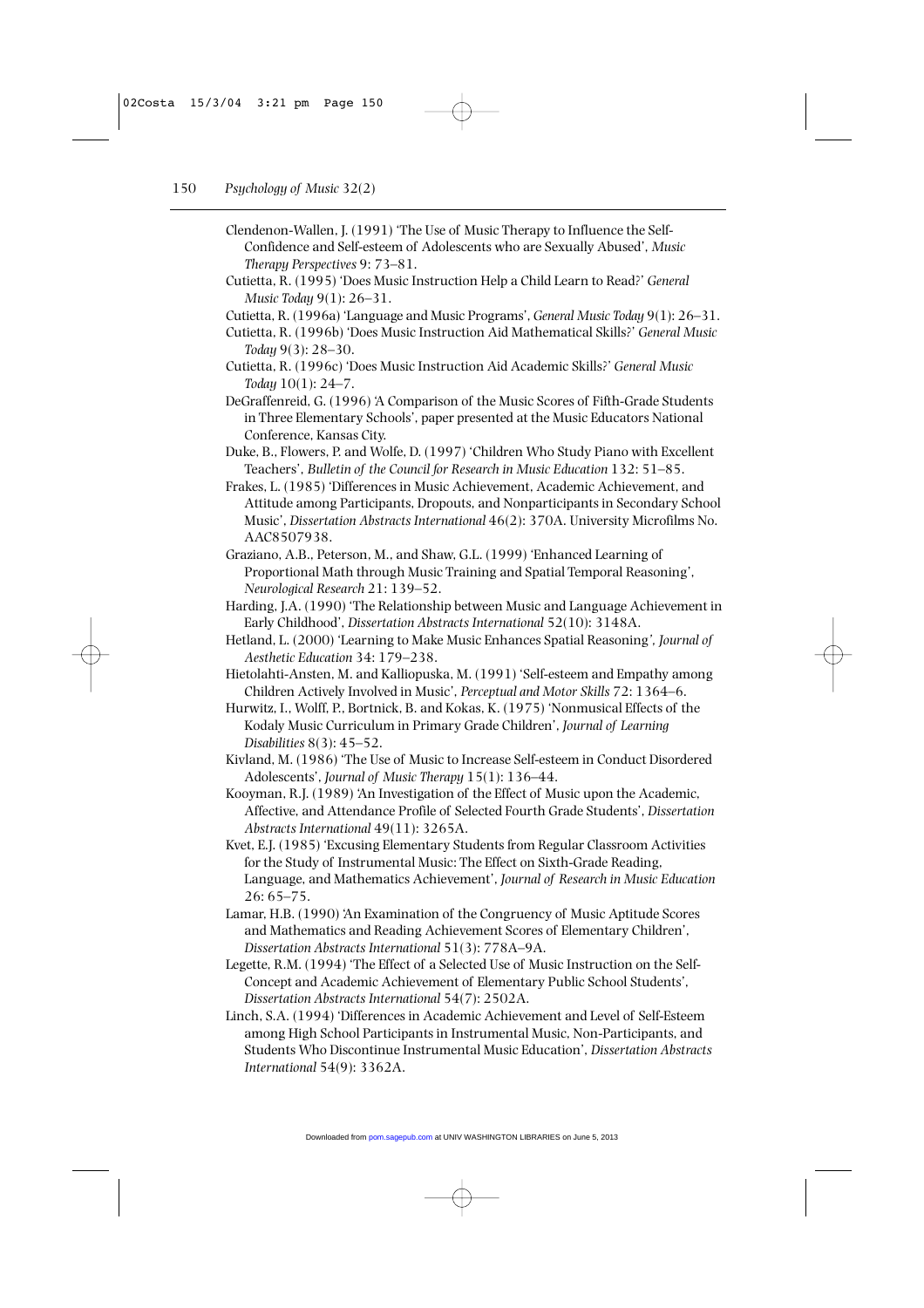- Lomen, D.O. (1970) 'Changes in Self-Concept Factors: A Comparison of Fifth-Grade Instrumental Music Participants and Nonparticipants in Target and Nontarget Schools in Des Moines, Iowa', *Dissertation Abstracts International* 31: 3962A.
- Michel, D.E. (1971) 'Self-Esteem and Academic Achievement in Black Junior High School Students: Effects of Automated Guitar Instruction', *Council for Research in Music Education* 24: 15–23.
- Michel, D.E. and Farrell, D.M. (1973) 'Music and Self-esteem: Disadvantaged Problem Boys in an All Black Elementary School', *Journal of Research in Music Education* 21: 80–4.
- Nolin, W. and Vander Ark, S. (1977) 'A Pilot Study of Patterns of Attitudes toward School Music Experiences, Self-esteem and Socio-economic Status in Elementary and Junior High School Students', *Contributions to Music Education* 5: 31–46.
- Rauscher, R., Shaw, G. and Ky, N. (1995) 'Listening to Mozart Enhances Spatial-Temporal Reasoning: Towards a Neurophysiological Basis', *Neuroscience Letters* 185: 44.
- Rauscher, R., Shaw, G., Levine, L., Wright, E., Dennis, W. and Newcomb, R. (1997) 'Music Training Causes Long-term Enhancement of Preschool Children's Spatialtemporal Reasoning', *Neurological Research* 19: 2.
- Schellenberg, E.G. (2001) 'Music and Nonmusical Abilities', in R. Zatorre and I. Peretz (eds) 'The Biological Foundations of Music', *Annals of the New York Academy of Sciences* 930: 355–71.
- Schreiber, E. H. (1988) 'Influence of Music on College Students' Achievement', *Perceptual and Motor Skills* 66: 338.
- Stancarone, M. (1992) 'The Role of Music Aptitude, Fine Motor Skills, Coding, Ability, Behavioral and Academic Achievement in Predicting Achievement in Instrumental Music', *Dissertation Abstracts International* 53(3): 1596B*.*
- *Teaching Music* (1995) 'Study Music, Score High II', *Teaching Music* 3(3): 47.
- *Teaching Music* (2000) 'Data Show a Positive Correlation between Music Education and Other Success Indicators', *Teaching Music* 7(6): 54–5.
- *Teaching Music* (2001) 'SAT Scores and the Arts: Consistent Results', *Teaching Music* 8(4): 62–3.
- Thompson, W.F., Schellenberg, E.G., and Husain, G. (2002) 'Decoding Speech Prosody: Do Music Lessons Help?', paper presented at The Neurosciences and Music conference, October, Venice.
- Trusty, J. and Oliva, G. (1994) 'The Effect of Arts and Music Education on Students' Self-concept', *Update: Applications of Research in Music Education* 13(1): 23–8.
- Turnipseed, J.P. (1978) 'The Relationship between Participation in Structural Classical Music Education Programs and Academic Skills and Other School-Related Variables of Selected First-Grade Children', in E. Asmus (ed.) *Proceedings of the Research Symposium on the Psychology and Acoustics of Music*, pp. 142–54. Kansas: University of Kansas Press.
- Vaughn, K. (2000) 'Music and Mathematics: Modest Support for the Oft-claimed Relationship', *Journal of Aesthetic Education* 34(3/4): 149–66.
- Wagner, M.J. and Menzel, M.B. (1977) 'The Effect of Music Listening and Attentiveness Training on the EEG's of Musicians and Nonmusicians', *Journal of Music Therapy* 14: 151–64.
- Wamhoff, M.J. (1972) 'A Comparison of Self-concept of Fourth Grade Students Enrolled and Not Enrolled in Instrumental Music in Selected Schools in the Barstow, California School District', *Dissertation Abstracts International* 33: 626A.

Wig, J.A. and Boyle, J.D. (1982) 'The Effect of Keyboard Learning Experiences on